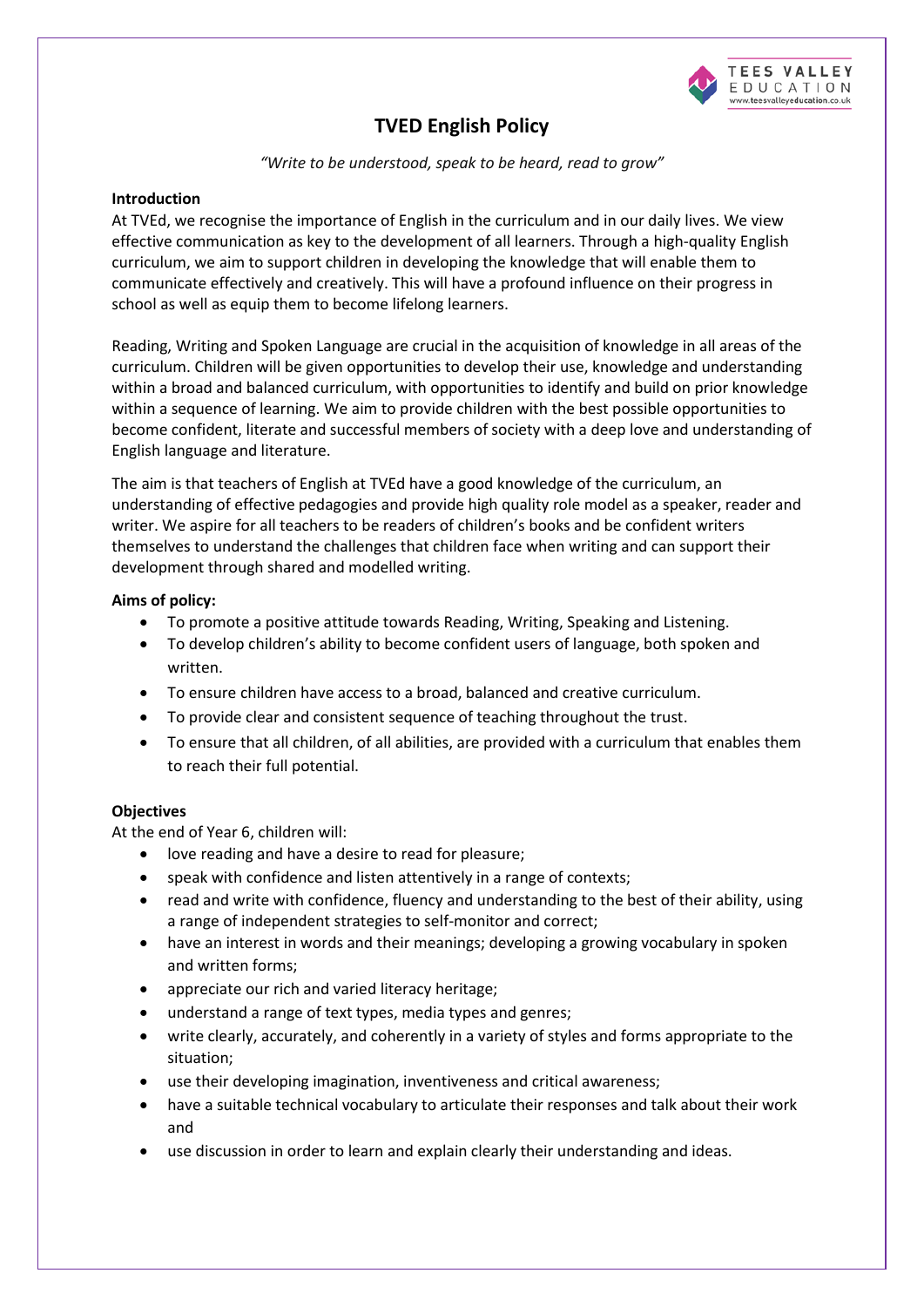

## **Statutory requirements**

Statutory requirements for the teaching and learning of English are laid out in the National Curriculum in England: English Programmes of Study – Key Stages 1 and 2 (2014) and in the Communication and Language and Literacy sections of the Statutory Framework for the Early Years Foundation Stage (2021).

#### **Curriculum delivery**

Individual academies within TVEd organise the teaching of English according to need and their context. The aim is to provide sequential, differentiated and well-resourced lessons, allowing all pupils to receive high quality teaching and appropriate support in order for them to reach their full potential. Clear learning objectives and success criteria that make it explicit to the children the new knowledge they are learning about. Learning environments, for example working walls and challenge areas, are a key feature in every classroom and are an effective resource to support the learning during lessons.

## **Foundation stage**

In Reception, children have opportunities to develop their communication, language and literacy on a daily basis in both adult led and child-initiated activities. Children have daily direct phonics lessons and access to decodable books at an appropriate level. Individuals develop their library skills by selecting their own books to share with an adult. Alongside plentiful mark making opportunities, children are encouraged to apply their phonic knowledge to writing both in direct teaching and through continuous provision.

#### **Key Stage one**

In Key Stage 1, daily direct phonics lessons continue and are taught in ability groups, while children also have daily English lessons with an emphasis on high quality texts; shared story times develop a love for reading. Children's reading is the starting point for exploring ideas for writing. Reading and writing development is supported through whole class, group and individual opportunities carefully planned by the teacher to maximise learning. English language is developed across the curriculum. Provision is made for children who require extra support through small group work or targeted intervention sessions.

#### **Key Stage two**

In Key Stage 2, children have daily English lessons. Work on reading is focused around a key text with daily comprehension sessions. In addition, children are read to on a daily basis which is taken from the individual academy's KS2 reading spine. Children have an individual reading book which is linked to their reading ability as well as access to free choice of texts in the library. Reading flows into writing. Academies follow the writing teaching sequence: activate prior knowledge, engage their interest, interrogate of a model text, answer of the 'five writing questions' from a given writing task, production of a writer's toolkit, planning, sentence level work, shared writing, independent writing, peer and self-assessment, editing, redrafting and final draft. During the writing teaching sequence, grammar is taught using a contextualised approach. English lessons also include spelling practice and handwriting which stand-alone from the sequence of learning.

#### **Speaking and Listening**

At TVEd, we aim for all children to be able to communicate in a way which is meaningful and effective for them. We aspire for all children to be given opportunities to practise their oracy skills through exploratory and presentational talk activities within lessons and in a range of contexts.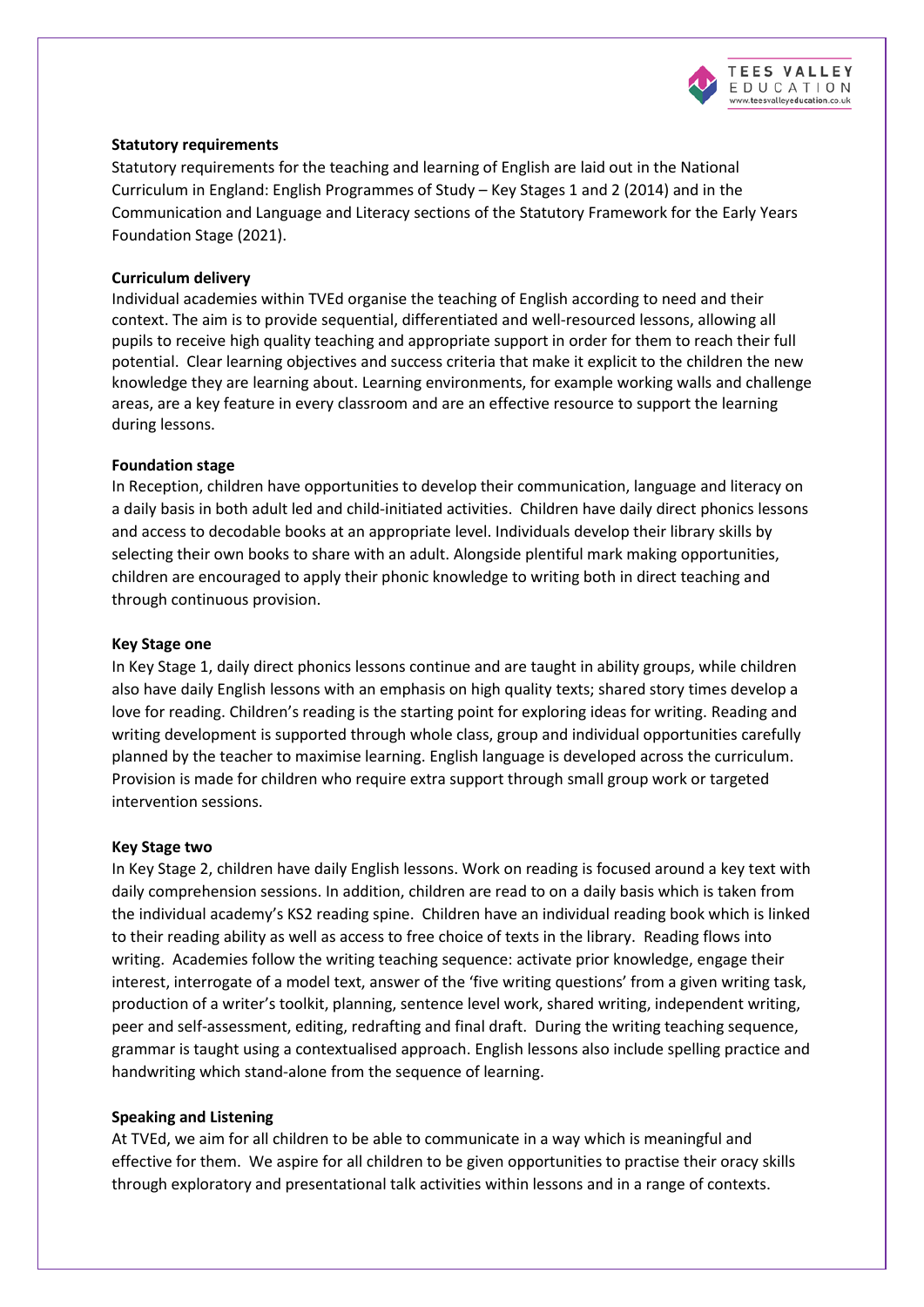

These include role play, debating, talk partners, drama, class assemblies, Junior Leadership Team, and academy and Trust performances. Children are encouraged to listen carefully during discussions and respond appropriately, creating links between what they heard, their prior knowledge and the point they are about to make. We recognise the need for all children to speak, read and write Standard English fluently and accurately, while acknowledging that a pupil's own dialect, or other language is of prime importance and a useful resource. It is our trust policy to promote the use of Standard English.

## **Recovery Curriculum**

Throughout 2020/21, due to the pandemic, a recovery curriculum has been in place to support the children back into school life. This challenge requires a new response that is constructed to recover and rebuild; be purposeful and planned; compassionate and based within our informed judgements. Our focus is to ensure that children are ready to learn and as such, social and emotional wellbeing has been prioritised within a safe and supportive environment. The clear expectation for all is that our recovery curriculum will ensure accelerated progress for all, in this year and beyond.

In addition to this, the development of the blended learning offer, to all pupils, to ensure the taught curriculum, continues wherever they may be. Whilst it is acknowledged this is more challenging, the expectations of teaching, learning and the curriculum offer remain the same. Where engagement is challenging, every opportunity will be made to support children and parents.

## **Vocabulary**

For many of our children, vocabulary is a barrier to learning and therefore the focus on vocabulary is the golden thread of the TVEd curriculum. Through high quality texts and an increasingly rich speaking and listening curriculum, children are exposed to a range of 'tier two' vocabulary. In addition, the well planned knowledge rich curriculum immerses the children with opportunities to access, practise, revisit and apply progressively complex 'tier three' vocabulary. Knowledge organisers provide scaffolded support for explicit teaching of subject specific vocabulary. This enables them to secure knowledge through the use of appropriately challenging vocabulary.

#### **Cross-Curricular Opportunities for Reading and Writing**

Reading and writing are developed and embedded through and across the curriculum, making links where and when appropriate. In addition, multiple opportunities are created for children to encounter engaging and real-life experiences such as the TVEd Book of the Year, theatre and library visits, competitions and author links.

#### **Assessment and Target Setting**

Work will be assessed in line with Trust's assessment policy. TVEd have developed reading and writing assessment frameworks, based on the national curriculum and statutory assessment arrangements, to assess progress and attainment. Moderation of reading, writing and teacher judgements takes place half-termly in individual academies, across the Trust and externally (on a yearly basis). Assessment for learning is ongoing and is used to ensure every child reaches his or her potential within formal, semi-formal and informal provision. Relevant feedback is given to children and new areas for development are targeted. Early Years assessment of literacy and communication of language is based on ongoing observation and assessment. Assessments are based primarily on observations in which staff particularly note the learning the children demonstrate spontaneously, independently and consistently in a range of contexts.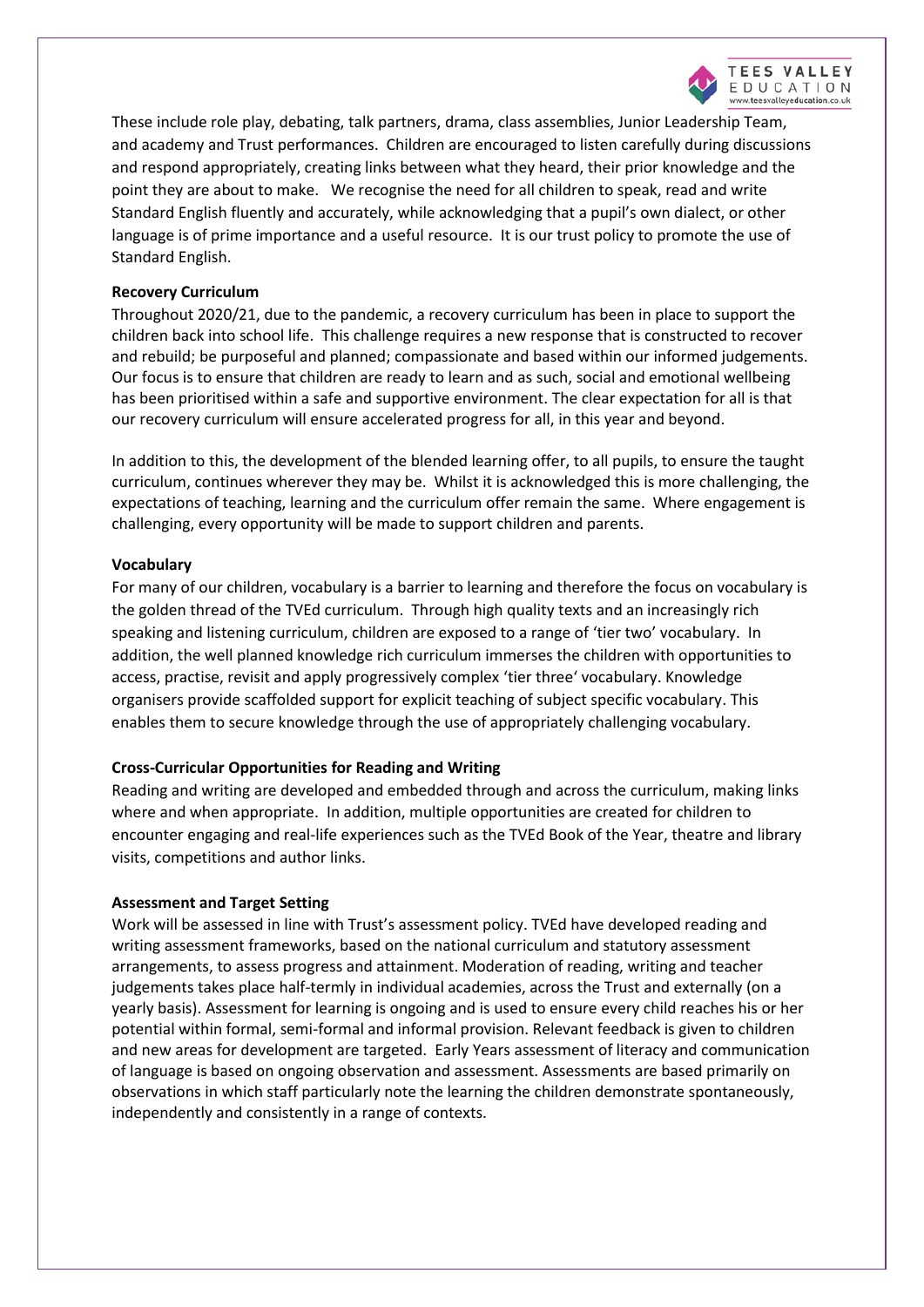

## **Inclusion**

We aim to ensure that all children make at least good progress based on their starting points. In addition, our disadvantaged children are given a high profile, ensuring equity, inclusion and aspiration. We identify which children or groups of children are under-achieving and take steps to improve their attainment through half-termly pupil progress meetings. Children with SEND have targets appropriate to their stage and learning is tailored to meet their individual needs. Gifted and talented children are identified and suitable learning challenges are provided. Progress of all groups of children is carefully tracked and monitored.

## **Learning environment**

Our classrooms and displays are seen as learning tools; we encourage our children to independently use the resources to support them in their learning. Through the learning environment, children are empowered and supported to build independence when working.

## **Role of the Trust English lead:**

- improve the standards of teaching and learning in English within the academies;
- ensure the breadth and balance of the curriculum and English across the curriculum,
- take the lead in policy development;
- provide strategic direction through the efficient monitoring, evaluation and improvement of the quality of teaching and learning in English;
- work alongside English leaders to develop and subsequently implement plans for school improvement and
- develop innovative and successful strategies to improve the teaching of English.

## **Role of the Academy English subject leader:**

- improve the standards of teaching and learning in English;
- participate in the Trust wide English forum to develop pedagogy and practice;
- ensure Trust policies are adopted and implemented;
- write and implement Review and Development Plans;
- monitor and evaluate English through pupil progress and analysis of data, provision of English, the quality of the learning environment;
- audit and support colleagues in their CPD;
- purchase and organise resources;
- communicate with the Senior Leadership Team, teaching staff and support staff;
- guide, support and advise parents and carers in how best to support their children in reading and writing and
- keep up to date with recent English developments.

#### **Staff development**

At TVEd, investment in staff is a priority. Senior leaders identify areas for development from Performance Management reviews, lesson observations, monitoring and Trust strategic priorities. Opportunities for CPD are provided at academy, group or individual level and include coaching and mentoring, attendance at relevant courses and whole academy or Trust INSET.

#### **Parental Involvement**

We aim to involve parents directly in the life of their children's academy, and thus in the development of children's skills, knowledge and understanding in English.